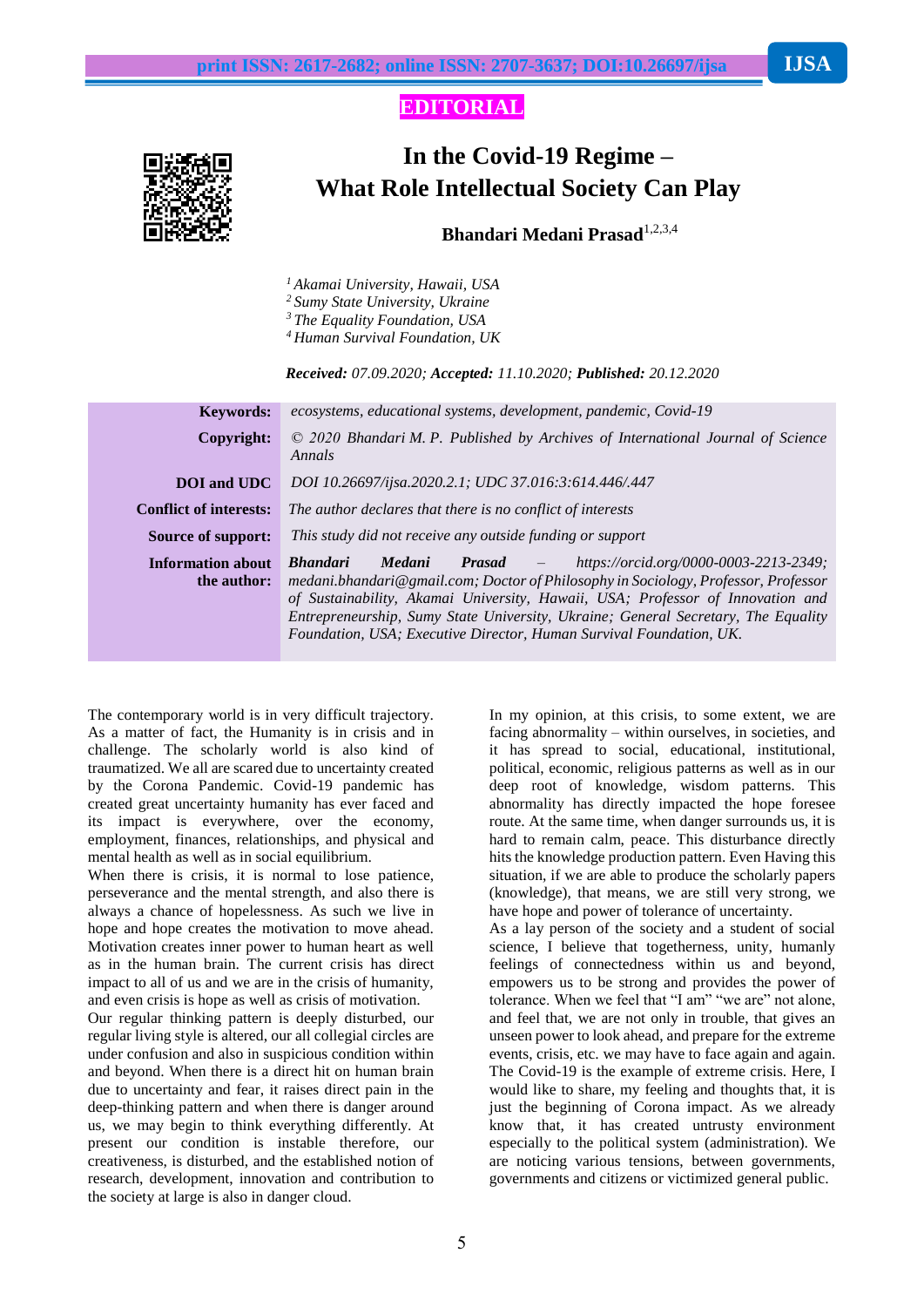

The innocent poor, people are being victimized without there any role to spread the virus.

Furthermore, it is hard to forecast, what kind of devastating impacts are on the way. It is already noticed that countries economic conditions are already began to collapse. There is strong chance of another global economic recession and it may take several years to overcome from this foreseeable economic recession. We have already seen that, how much the airlines industries, tourism, hotel, recreational industries are suffering. The productional industrial sectors are also in trouble and unemployment is raising almost in every countries of the world. The main, responsible sector – the health system is not being able to cope with the pandemic spread.

These situations have direct impact on our educational systems of all levels. The research agendas are shifted and there is financial scarcity on research and development fields. In this situation, producing knowledge, writing research papers is not easy. However, now, we researchers, and educators have more responsibilities. Because we know the meaning of knowledge, wisdom, innovation, discovery, invention. Therefore, it is our responsibility to produce more knowledge and distribute more which can show that the intellectual world is still active. This activeness of scholarly world can help to maintain hope and motivation within and beyond the academic scholarships. To some extent, we can state that knowledge creates hope.

Through this note, I would like to urge/request to all educators, scholars, scientists and to all other knowledge related stakeholders of the globe, that, the knowledge creators and educators should not stop our research and our contribution to the society. The world has been facing crisis throughout its development processes and the world has already witnessed many pandemic crisis as well as other kind of crises, of many types even apolitical, political, economic, social, psychological, ethnic, gender, race, color, (human created) or natural disasters, which had completely changed the face human civilizations. However, mostly, the saviors have been always the knowledgeable persons or change makers who never stopped working fearlessly. As such we should acknowledge ourselves that, we are the knowledge creators, wisdom generators of the society; therefore, one way or another we are also hope creators; beauty admires, and love and respect maintainers. We should take our responsibility in a way that other stakeholders also realize that, this is not the end of the world and they also need to feel that, together we can bear the risk, tolerate the uncertainty and maintain the hope of anxiety free world.

Here, I would like to state that, as knowledge creators, educators and responsible citizens of this planet, we need to think, how this world can be better place for all of us including all living species of the various ecosystems.

There is term or an idea of Bashudhaiva Kutumbakam (meaning – we all humans – wherever we live, whatever color, race, gender, ethnicity or religion, or political alignments we have- primarily- we are human and we are related and interconnected, similarly, all biodiverse living being are our relatives and the physical structure

– including all ecosystems – of the planet is house for all of us combinedly). This notion, advocates that, each of the living species has the same rights of their survival as we human has, in this earth and its ecosystems. As we already witnessed that, disturbances of planet ecosystems (due anthropogenic disturbances in the planet ecosystems we are already facing climate change, biodiversity loss, sea liven rise, weather variations, flood, land slight, erosions, pollutions etc.) has direct negative impacts on human as well as to all living beings in the planet. Therefore, it is our responsibility to spread the philosophy of Bashudhaiva Kutumbakam and use our all expertise to protect or maintain the ecosystems where each of species can enjoy their existence.

As knowledge practitioners, it is our responsibility to advocate and to make aware to the all concerned stakeholders, that this planet does not belongs to only human it also equally belongs to the all living beings – who are directly or indirectly related to us. Therefore, as scholars, our topmost priority should be to protect the planet and its biodiversity-ecosystems. In another words, we should first accept and realize that, if we human have the human rights of survival, then, why not other living being has no rights of enjoy their lives, since we share the same systems of the planet.

In my opinion, if we believe that, we are knowledgeable, educators, knowledge producers and practitioners; we should not influence by the greed, ego, anger, prejudice, and also should not limit ourselves on only I am right. We should not be in trap of within the individualistic bubbles; instead, need to realize that, we all are directly or indirectly connected within humans and other living being of the planet. We need to explore the ways of "how societies can remain in the harmonious relationships" as well as how we can maintain the harmonious relationships with nature and other living being, who share the same house for survival. We should/can begin this kind of relation – through the service to the humanity and extend that service to the other living beings by using our knowledge and wisdom. Knowledge is the key to open the reality of the problem and knowledge helps to realize or to understand the facts and wisdom is the proper utilization of acquired knowledge. As knowledge practitioner, we are aware that, we are by nature social beings and enjoy ourselves in society. Society can only be harmonious when all members of the society maintain the societal norms and values. Society can only remain healthy- when we respect each other, encourage each other and love each other and importantly if we have balanced resources to maintain the life support system of the society. This notion applies to the large house as well "Bashudhaiva Kutumbakam". It is kind of extended family – where all living beings share the same planet. Therefore, it is our responsibility, that each of the members can enjoy their part of resources. It is our responsibility to create the harmonious environment, where, live and let other live principles fully gets utilized.

Finally, I request to all scholars to utilize the acquired, learned, experienced and practiced knowledge which can help to create and maintain the harmonious relationships, within and beyond of human and nonhuman living beings.